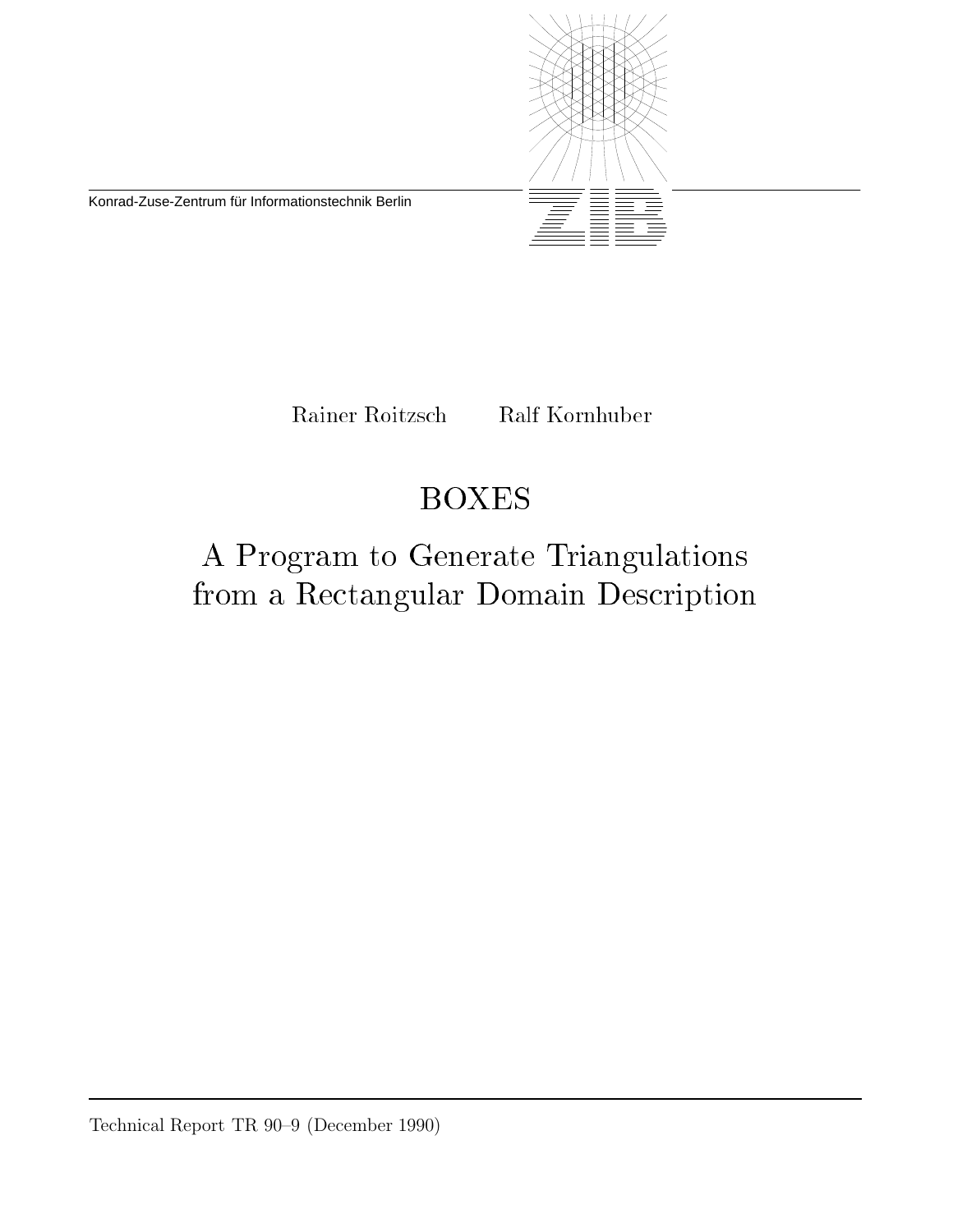#### BOXES

## A Program to Generate Triangulations from a Rectangular Domain Description

Rainer Roitzsch Ralf Kornhuber

**Abstract** BOXES computes a triangulation from a 2D domain description which consists of an arbitrary set of rectangles. Each rectangle may have attributes to control the triangulating process, define subdomain classes, or specify boundary conditions. The output of the program can be used as a coarse grid for KASKADE or one of its variants.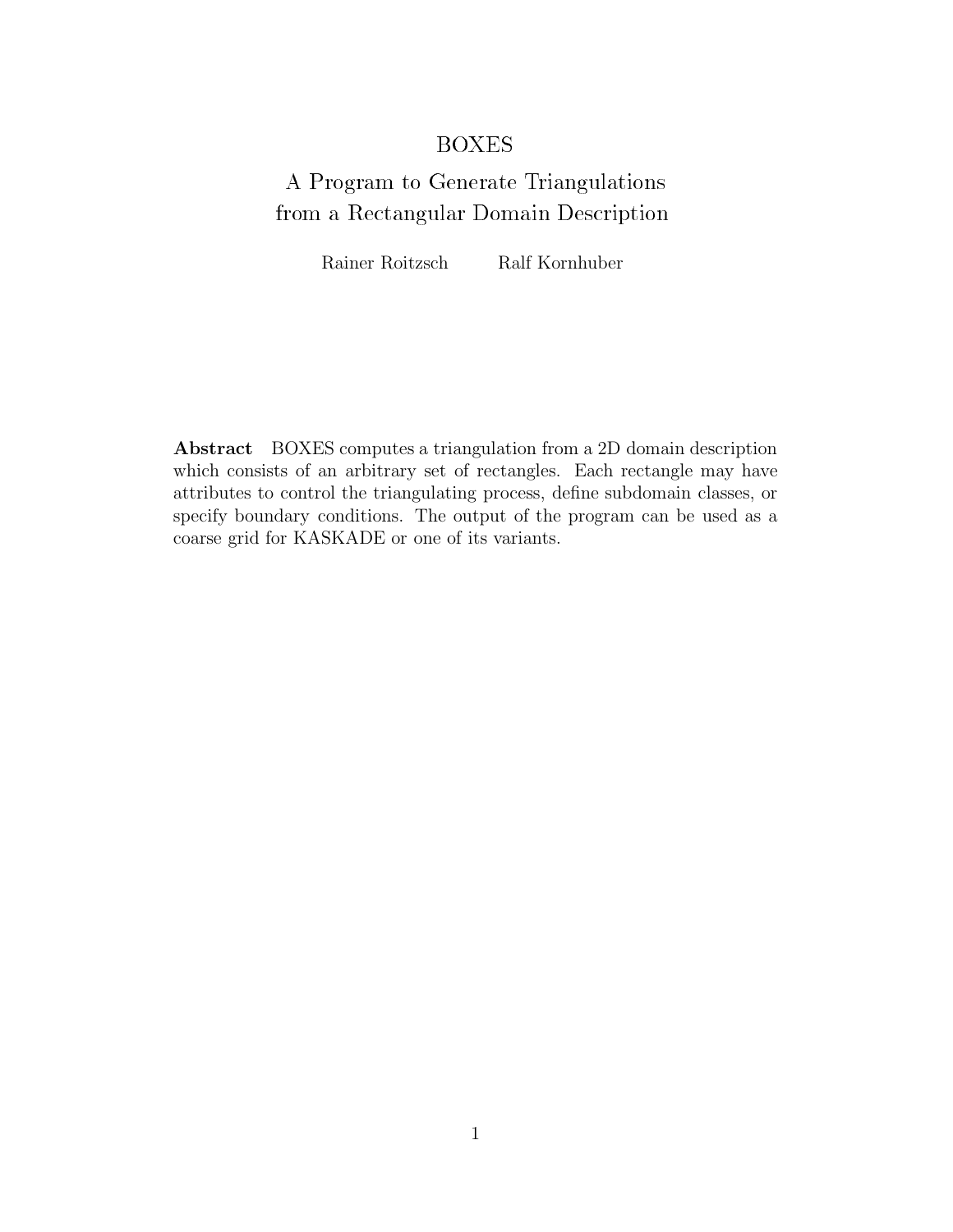## Chapter 1

### Introduction

#### $1.1$ Motivation

The finite element program KASKADE [2, 8, 9] needs a coarse, initial triangulation to solve a problem by adaptive refinement techniques. Some applications as for example semiconductor device simulation lead to rather complex geometries with subdomains representing different materials where different sets of constants (doping, dielectric constant) are valid. See Figure 1.1 for a problem from [4].



Figure 1.1: Different materials in a domain  $\Omega$ 

This geometry is described quite simply by a set of rectangular or almost rectangular boxes (Figure 1.2) ignoring some special features. For numerical reasons a suitable partition of  $\Omega$  has to represent the inner boundaries. Note, that the factor between the longest and the shortest edge is well over  $10<sup>3</sup>$ .

BOXES generates from such a partition a coarse triangulation which is well suited to the adaptive refinement algorithm used in BDKASK (a program treating reverse biased *pn*–junction [6]) including anisotropic refinement [5]. The triangulation generated by BOXES from the set of rectangles shown in Figure 1.2 is depicted in Figure 1.3.

BOXES includes features to generate necessarily finer triangulations which have no flat triangles. As the resulting triangulation (Figure 1.4) involves much more nodes it is less desirable in the multi–level context, where the initial grid is intended to be very coarse.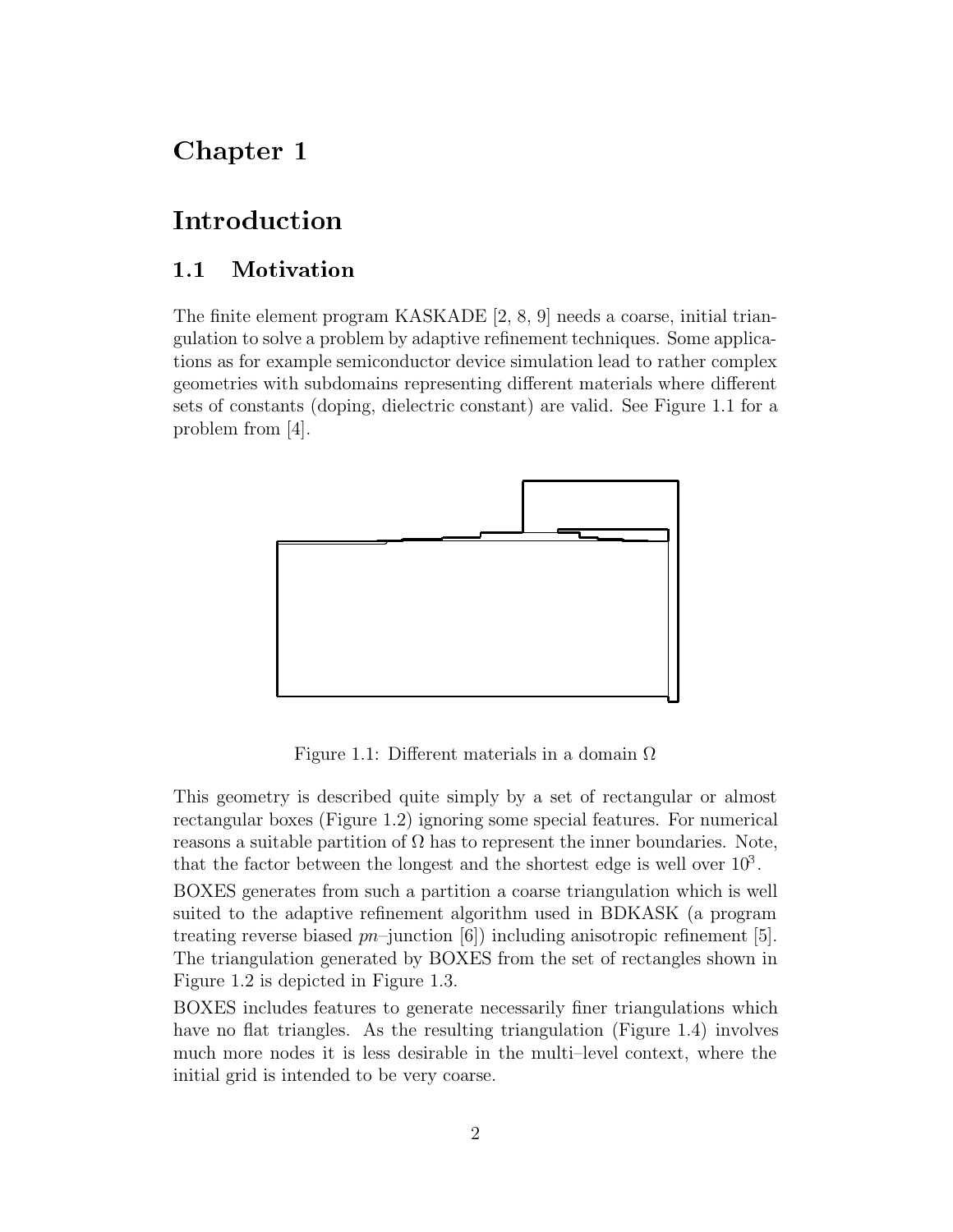

Figure 1.2: Initial partition of  $\Omega$  by a set of boxes



Figure 1.3: Triangulation generated by BOXES (267 nodes)

Note that the appropriate choice of an initial set of rectangles has to be done by hand but is supported by rigid checks for the correctness of the user input. The graphical facilities help the user to find errors and flaws in his design. Future versions may support features like interactive graphical editing, input and output of standard formats (e.g. PIF [3]). At least the internal data structures are designed to make such extensions feasible.

#### $1.2$ Tasks of BOXES

As indicated in the preceding section BOXES is not a general mesh generator but a tool to generate triangulations of a 2D domain described by an initial set of rectangles. To simplify this we require that each side of a rectangle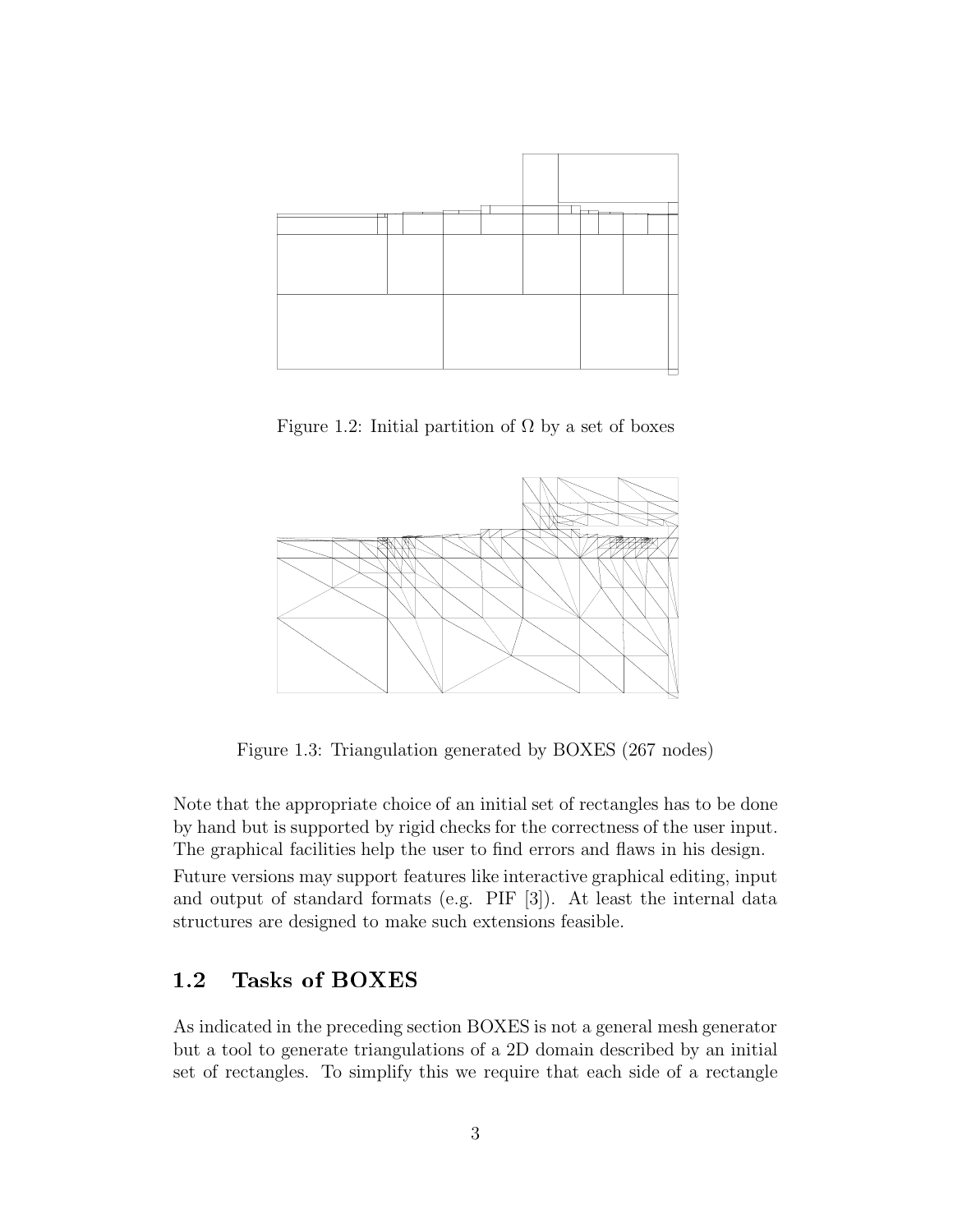

Figure 1.4: Fine triangulation generated by BOXES (2420 nodes)

touches at most two sides of other rectangles completely. A possible situation is illustrated in Figure 1.5 showing the coarsest triangulation for this domain on the right side.



Figure 1.5: Rectangles and coarsest triangulation for a simple example

This triangulation has some nice triangles (box 1), pairs of flat triangles (box 3) and some really nasty triangles from green closure (box 2).

Without being too specific, a nice triangle is one with neither obtuse nor acute angles. A triangulation of nice triangles make a basis for a good discretization of a finite element approximation and acceptable condition numbers of the corresponding linear equation system.

Now the nice triangles inherit their quality by regular (red) refinement due to Bank et al. [1] (Figure 1.6). Pairs of flat triangles resulting from flat rectangles may be improved by directed (blue) refinement [5] as illustrated in Figure 1.7.

Hence the boxes 1 and 2 of Figure 1.5 are candidates for red refinement while the triangles resulting from box 3 are marked for blue refinement.

Note, that the blue refinement is not always possible (see Appendix). These operations are implemented in KASKADE and the need of such a refinement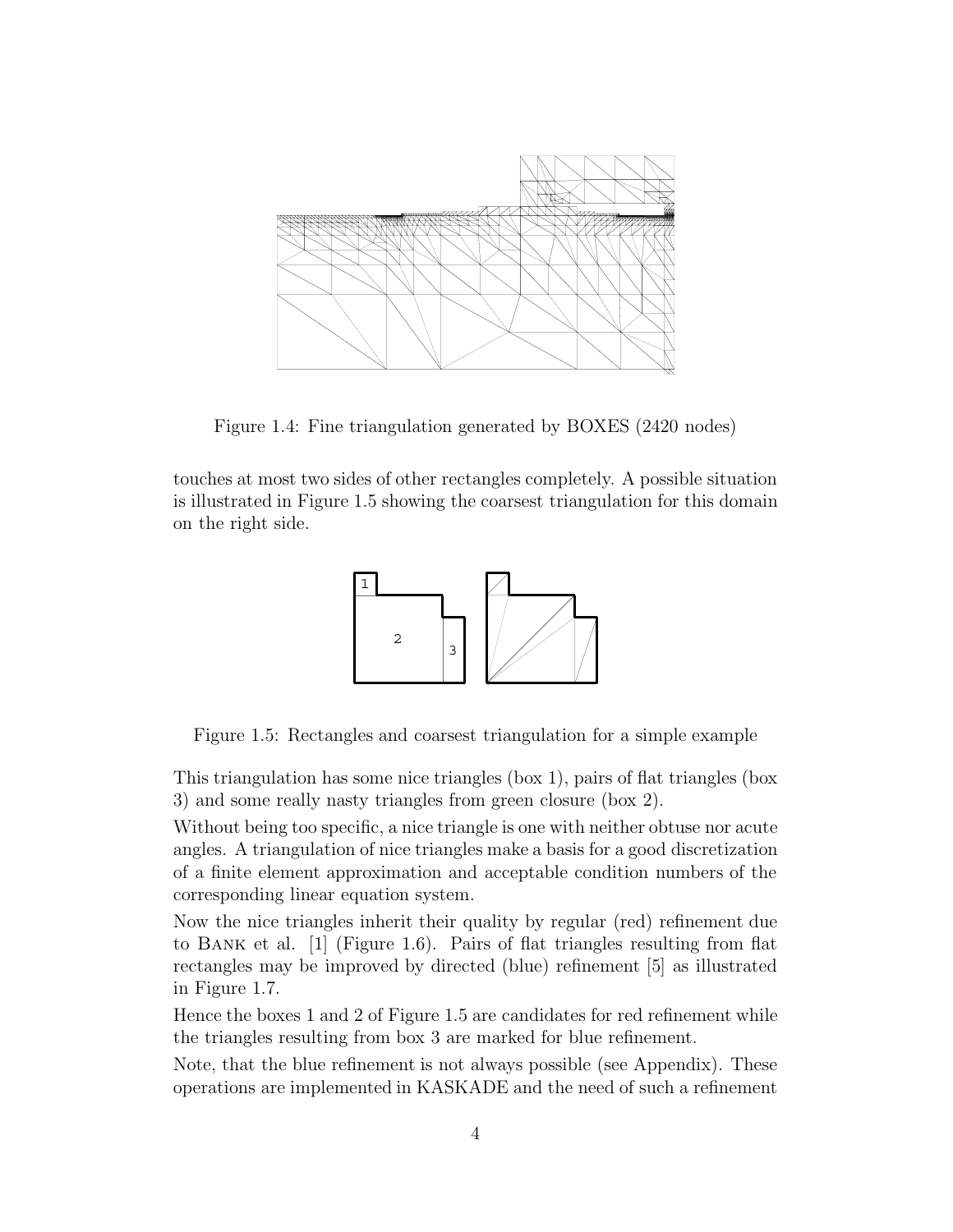

Figure 1.6: Nice rectangles refined red



Figure 1.7: Flat rectangles refined blue

can be driven by an edge oriented error estimator or purely geometric criteria.



Figure 1.8: Green closures of irregular points

To remedy the nasty green closures (Figure 1.8) we apply successive red or blue refinement as illustrated in Figure 1.9 and 1.10.



Figure 1.9: Resolving in the red case

In general we use a refinement algorithm which is roughly described as follows.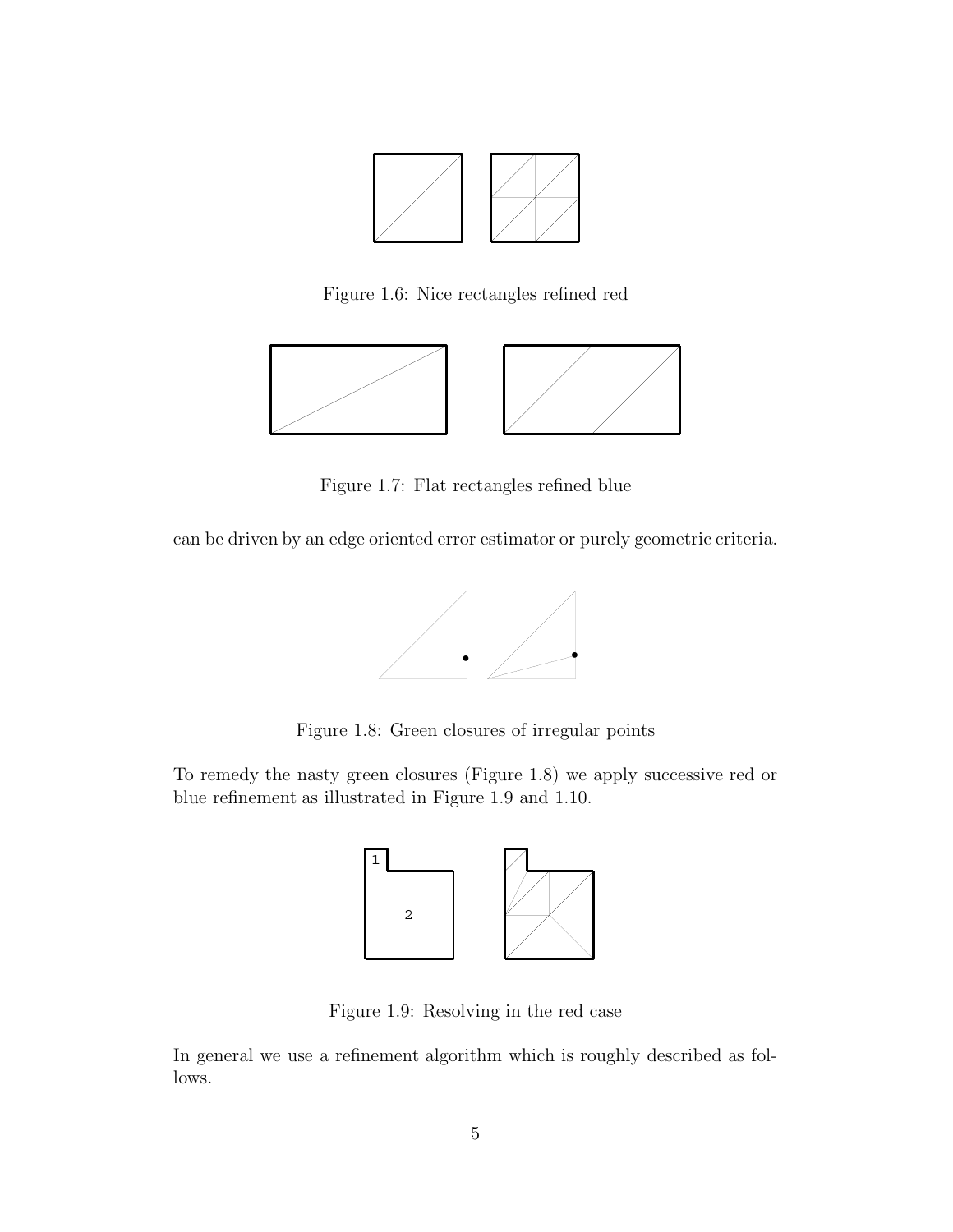

Figure 1.10: Resolving in the blue case

**Algorithm 1:** Resolving a coarse triangulation.

- Step 1: If no coarse triangulation exists generate one.
- Step 2: Refine edges harmoniously.
- Step 3: Refine all triangles with more than one edge refined or one edge refined twice. Use the blue refinement if the longest edge is twice as long as the shortest.
- Step 4: Repeat Step 3 as long as triangles are refined.
- Step 5: Generate the green closure.

The second step of Algorithm 1 needs some further explanation:

**Algorithm 2:** Refine edges harmoniously.

For all edges in the edge list do

Step 1: if the midpoint of the edge is in [1*/*3*,* 1*/*3], go on.

Step 2: Divide the edge (midpoint at 0*.*5).

Step 3: Take the old midpoint as midpoint of the corresponding son.

Step 4: Append the new edges at the end of the edge list.

Step 4 introduces a kind of recursiveness: the edges are refined until a midpoint is in [1*/*3*,* 1*/*3].

**Remark:** The refinement process described in Algorithm 1 allows no hierarchical interpretation as for example the usual father/son relationship of edged or triangles. Hence it does not fit in the data structures used in KASKADE.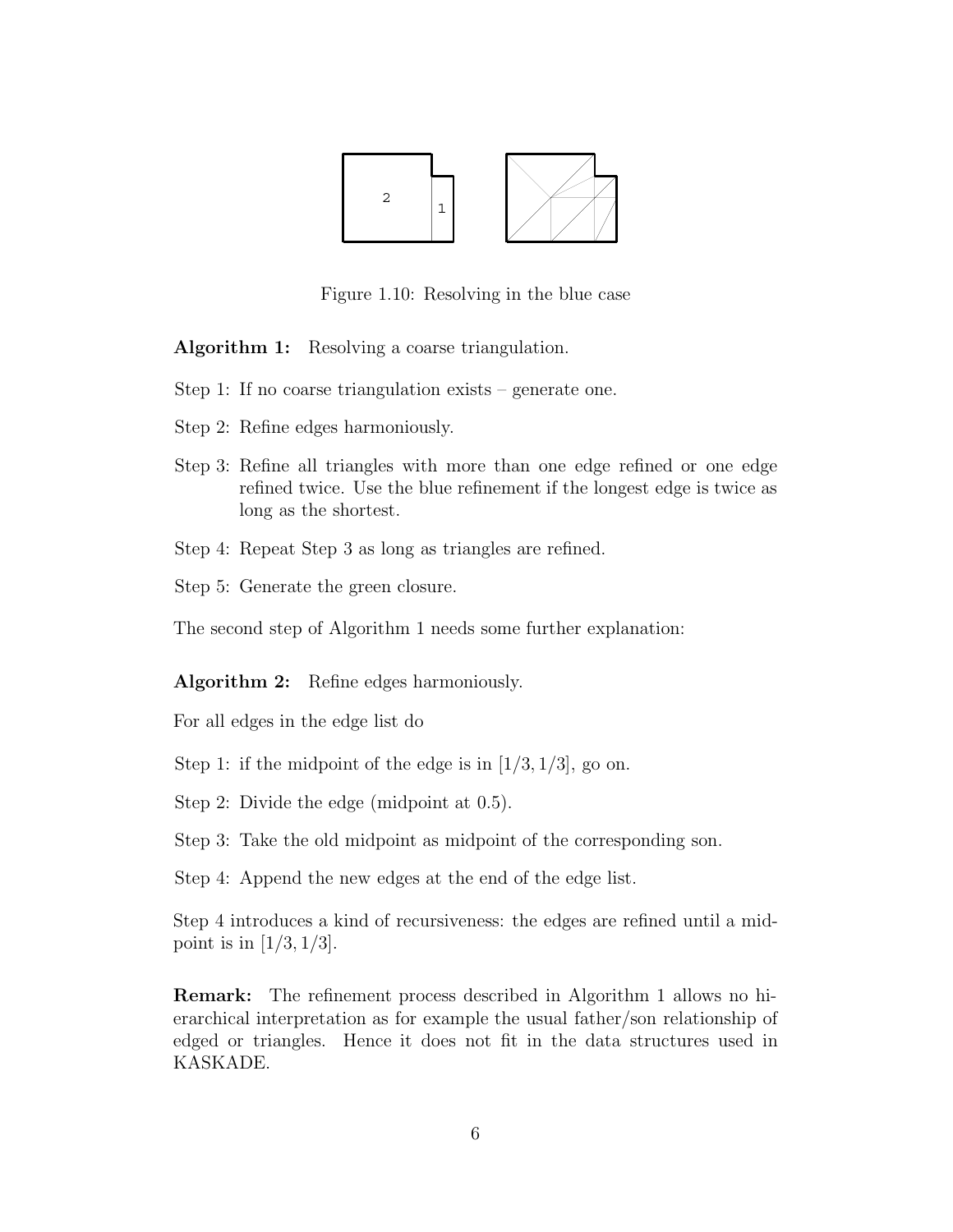**Remark:** To generalize Algorithm 1 to nonrectangular initial boxes the criterion for blue refinement in step 2 has to be extended to quadrangles. This can be done in a natural way as long as quadrangles are "almost" rectangles.

**Remark:** Rectangular structure may be lost, if conflicting requirement from opposite edges of the rectangle is imposed (see Figure 1.11). This can be remedied by a better choice of the initial partition as shown in Figure 1.12. The accurate choice of an initial set of boxes will be supported by a future version of BOXES.



Figure 1.11: Loosing the rectangular structure



Figure 1.12: Saving the rectangular structure by an additional box

BOXES handles subdomain classes and boundary classes. That means that all triangles inherit a user specified class identifier from its enclosing rectangle. The same holds for boundary edges and points.

Additional features can be used to generate edges following a quarter circle or to discard one triangle from the triangulation.

BOXES generates output in the format for KASKADE or one of its variants. The final green closure is not submitted to KASKADE, which detects the corresponding irregular points by the input routine and generates its own green closure. This allows red refinement of these triangles in the adaptive refinement process.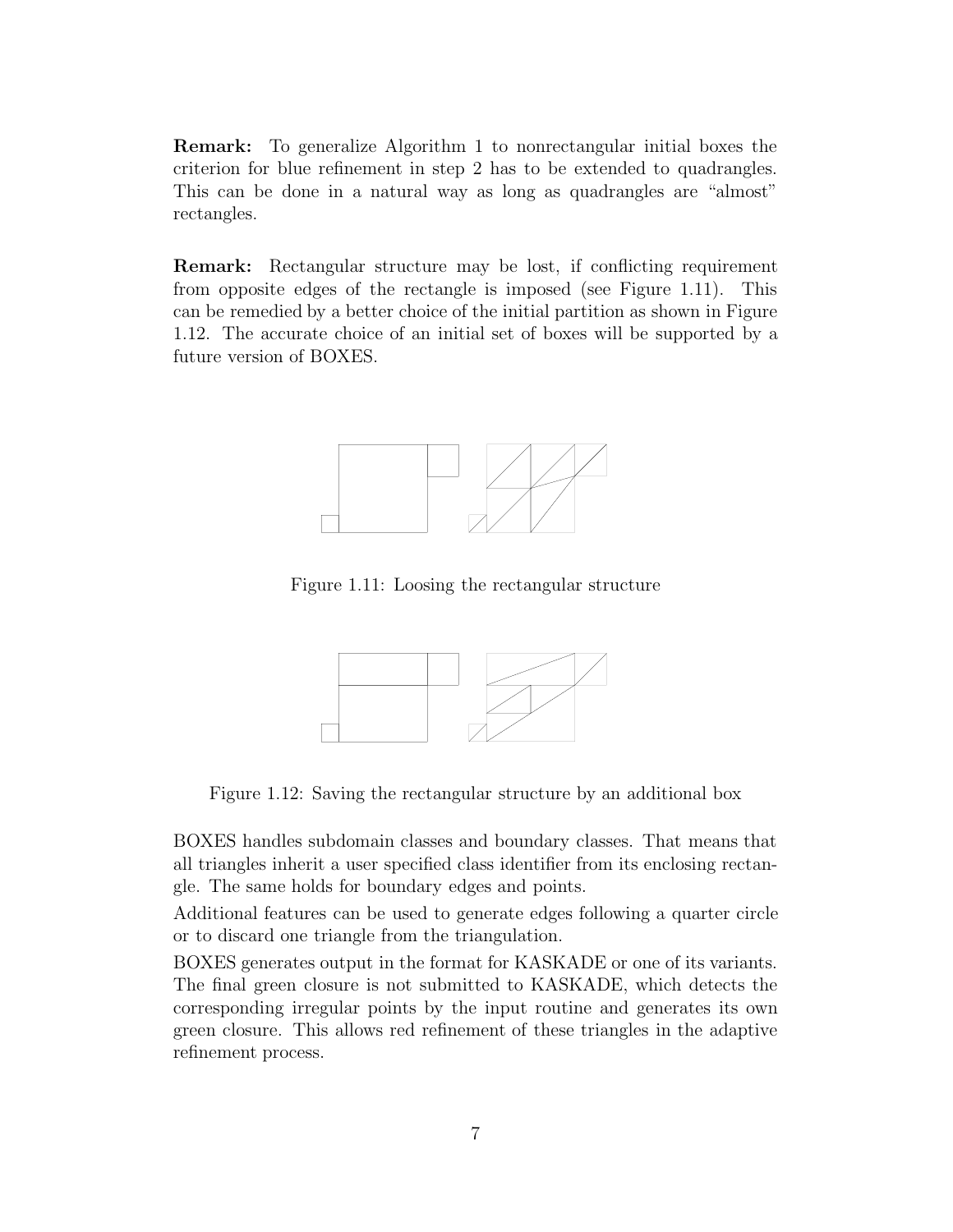#### Chapter 2

### The Rectangular Domain Description

The syntax of the domain description is very simple. Items are defined on a single line, the type of the item is given by the first non blank character. Table 2.1 shows all types of items.

| item types   description |
|--------------------------|
| point                    |
| box (rectangle)          |

Table 2.1: Item types

A point item must be further specified by an integer value which is used as an identifier, the *x*, *y*–coordinates, and a set of parameters. Each parameter starts with a character followed by optional values, see Table 2.2.

| parameter                     | default | meaning              |
|-------------------------------|---------|----------------------|
| $T\langle \text{int} \rangle$ |         | class of the point   |
| N D C I                       | T       | boundary condition   |
| $S\langle real\rangle$        | 0.0     | start value for      |
|                               |         | the iterative solver |

Table 2.2: Parameters for points

The class of a point is useful in the KASKADE context when the user has to write routines to define a problem. These procedures may take advantage of the class to decide their behavior. An example is the use of different boundary value functions for different sets of points. The class of a new point is set to the class value of the edge of which it is midpoint. The rules to generate the class of edges are described later.

The boundary condition type denotes 'D' for Dirichlet, 'N' for Neumann, 'C' for Cauchy (mixed), and 'I' for no conditions. The start value might be used by an iterative solver of KASKADE.

**Examples:** The following lines define point 123 with  $(1.0,-3.4)$  as x, y– coordinates, and Dirichlet boundary conditions, and point 1 with start value 1.0. Note that parenthesis, colon and additional blanks are optional.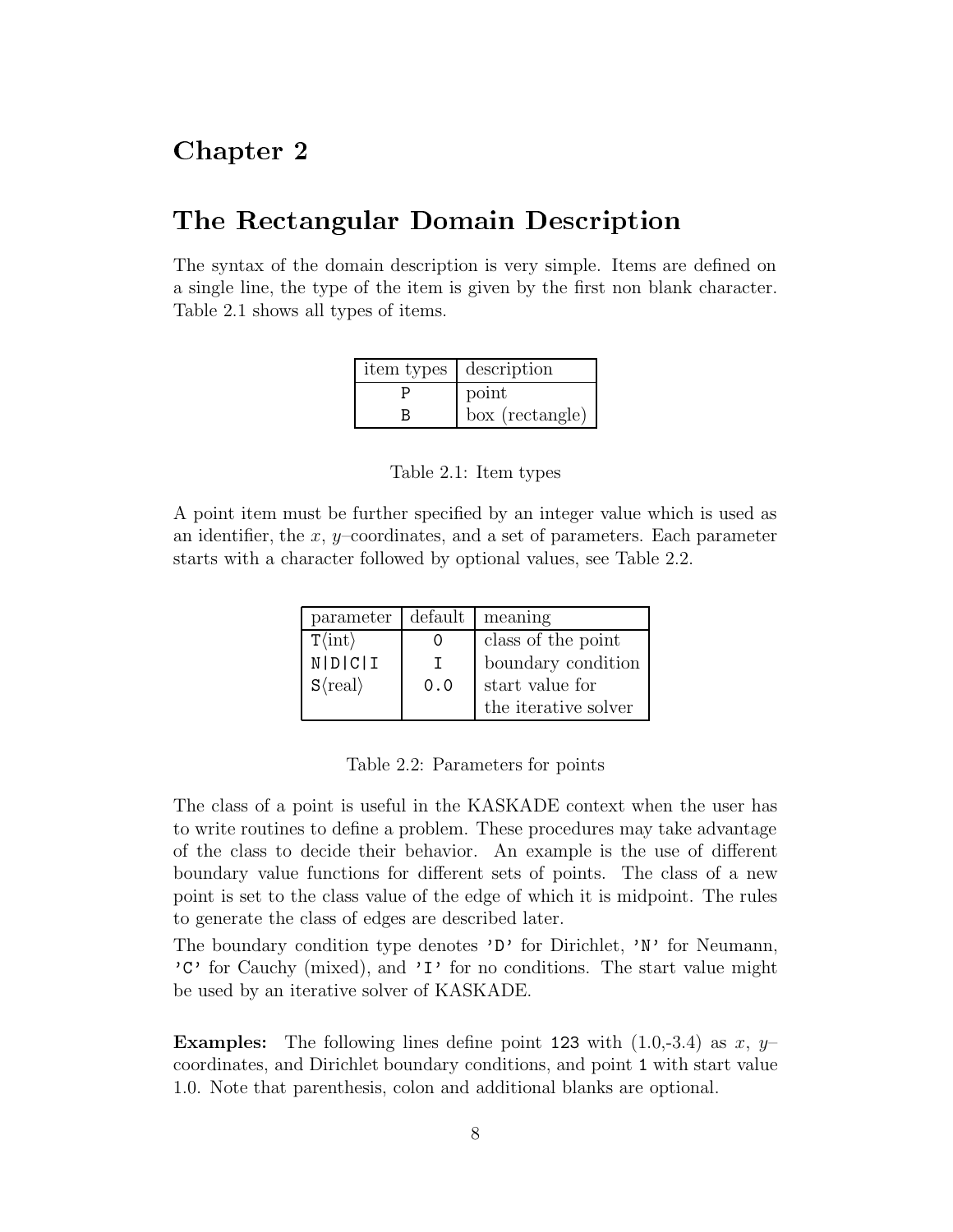P 123 1.0 -3.4 D P 5 (-1, -1) S 1.0

The box items use an integer identifier too, followed by four integers defining these edge points. The edge points should be oriented in mathematical positive sense. The parameters are given in Table 2.3.

| parameter                                                    | default | meaning                                                                               |
|--------------------------------------------------------------|---------|---------------------------------------------------------------------------------------|
| $T\langle \text{int} \rangle$                                |         | class of the box, default                                                             |
|                                                              |         | is the last used class valve,                                                         |
|                                                              |         | at the start 0                                                                        |
| $F\langle \text{int} \rangle$                                | 0       | coarse triangulation rule,                                                            |
| $\{N   D   C   I\}$ $\langle int \rangle$                    |         | boundary condition for edge $\langle \text{int} \rangle$                              |
| $B\langle \text{int}_1 \rangle \langle \text{int}_2 \rangle$ |         | class of edge $\langle \text{int}_1 \rangle$ is set to $\langle \text{int}_2 \rangle$ |
| $A\langle \text{int} \rangle$                                |         | alternative class for the second                                                      |
|                                                              |         | triangle of the coarse triangulated box                                               |
| $R\langle \text{int} \rangle$                                |         | the diagonal should be a quarter circle                                               |
|                                                              |         | with point $\langle \text{int} \rangle$ as midpoint                                   |

Table 2.3: Parameters for boxes

Figure 2.1 clarifies the numbering of the points, edges, and coarse triangles.



Figure 2.1: Numbering of boxes, F0 and F1

The class of boxes can be used to define subdomains.

A class value -1 means that the triangle will not belong to the triangulation. The coarse triangulation rules are F0 to place the diagonal edge of the box from bottom/left to top/right and F1 for the other case (from top/left to bottom/right). The boundary condition type is defined by the characters D, N, C, and I followed by the number of the edge. (The number 5 denotes the diagonal edge.) New edges inherit their boundary condition from their parents or are set to I if they are new inner edges. The same is valid for the inheritance of edge classes which are set with the B parameter. In this case the value for new inner edges will be taken from the triangle (box) class.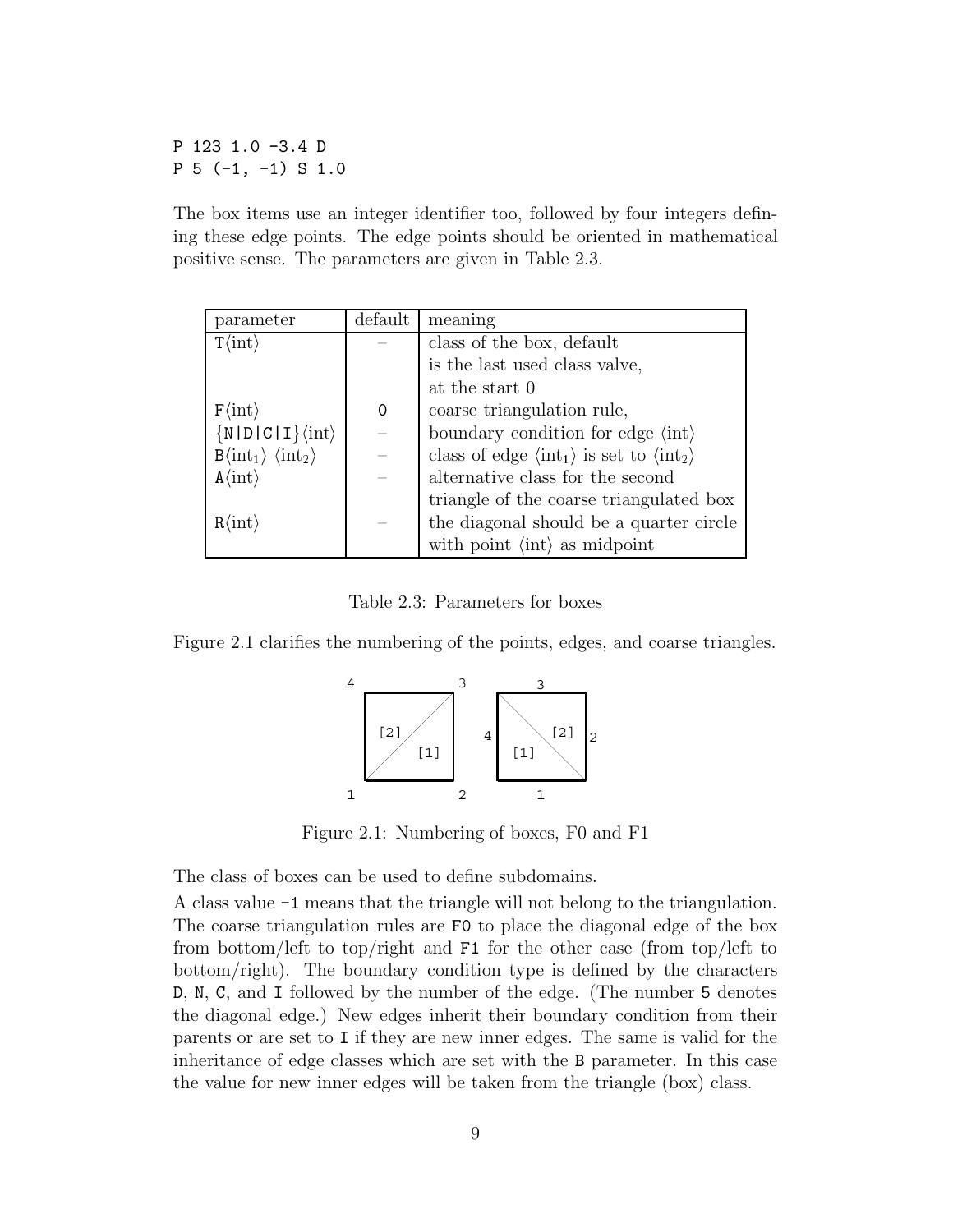#### **Example:**

B 1 (1,2,3,4) T1 N4 B1 5 B 23 (2,5,6,3) A2 D1 R1

The first box (number 1) is class 1, with Neumann boundary condition on e4, and class 5 on e1. The second box should be a square, the midpoint of the diagonal is point 1, see Figure 2.2.



Figure 2.2: Arcs as edges, initial triangulation and first refinement

**Remark:** It is obvious from the preceding example that successive red refinement including arcs leads to arbitrary acute angles. This problem may be remedied by restricting the accuracy of the resolution of interior arcs by introducing a certain minimal angle. This strategy is supported by the fact that changes in the material are usually not exactly represented by such an arc.

#### **Example:**

C3 C1 D 1.0 E-5 E 11.9

Class 3 will have the color attribute 1 (RED), the doping 1.0 E-5 and the dielectricity constant 11.9 (silicon).

**Remark:** The lexical analysis ignores white space characters and certain fill characters like color, left or right parenthesis. (That's not really true, any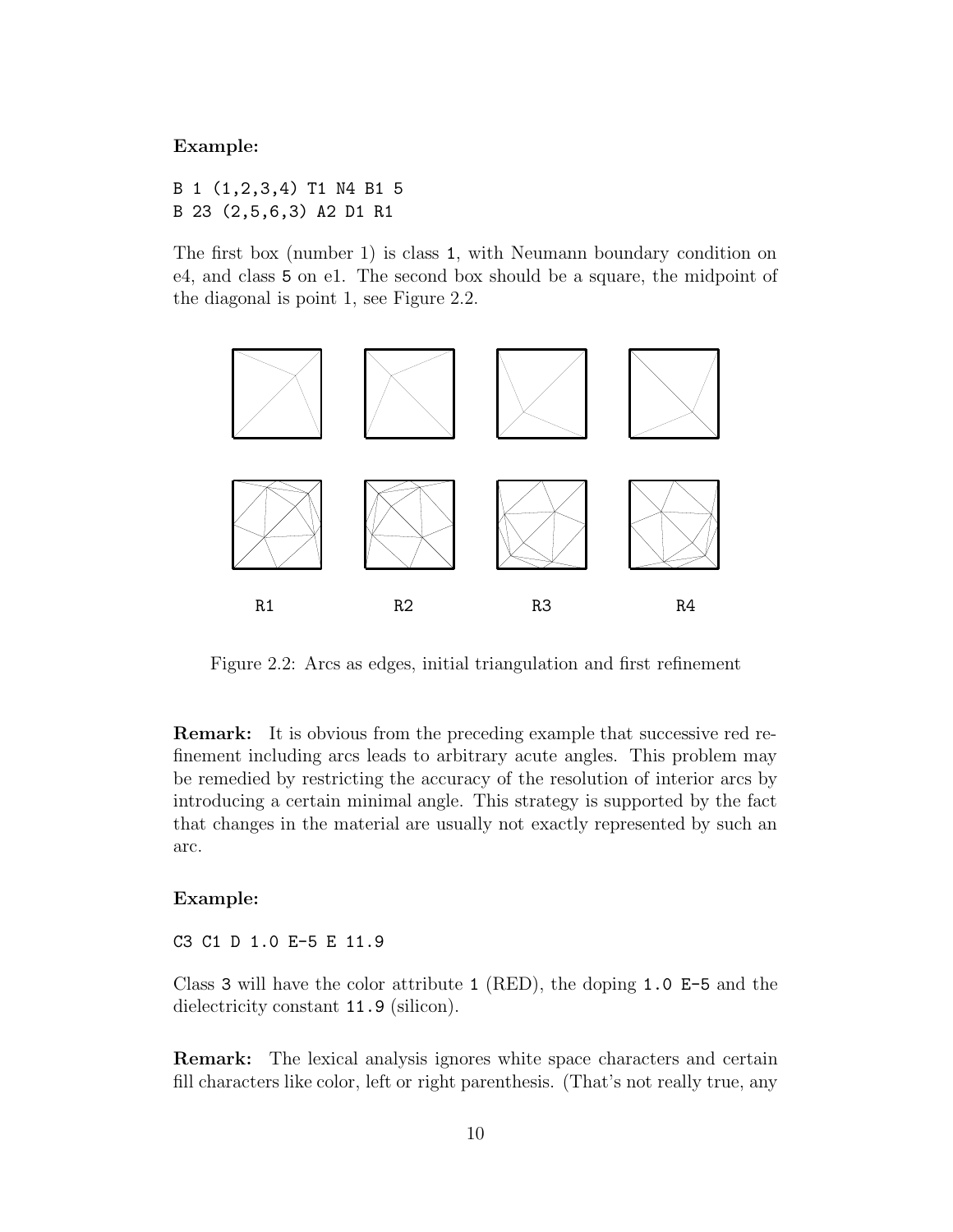sequence of these characters is used as a delimiter). Upper and lower case letters are identified. The characters  $\sharp$  and  $\%$  start a comment up to the end of the current line.

**A Complete Example:** The following description defines the geometry shown in Figure 2.3. The resulting triangulations are shown in Figure 2.4 and 2.5.

p 1 0 5 d t1 p 2 80 5 d t1 p 3 80 140 t2 p 4 0 140 n t2 b1 1 2 3 4 d1 n4 t1 p 5 80 160 d t2 p 6 0 160 d t2 b2 4 3 5 6 d3 n4 t2 p 7 200 5 d t1 p 8 200 140 d t1 b3 2 7 8 3 d1 d2 t1 p 9 100 140 t1 p10 200 160 d t3 p11 100 160 t3 b4 9 8 10 11 d2 t1 b5 3 9 11 5 t1 a2 r4 p12 200 170 d t3 p13 80 170 d t3 b6 5 10 12 13 d2 d3 d4 t3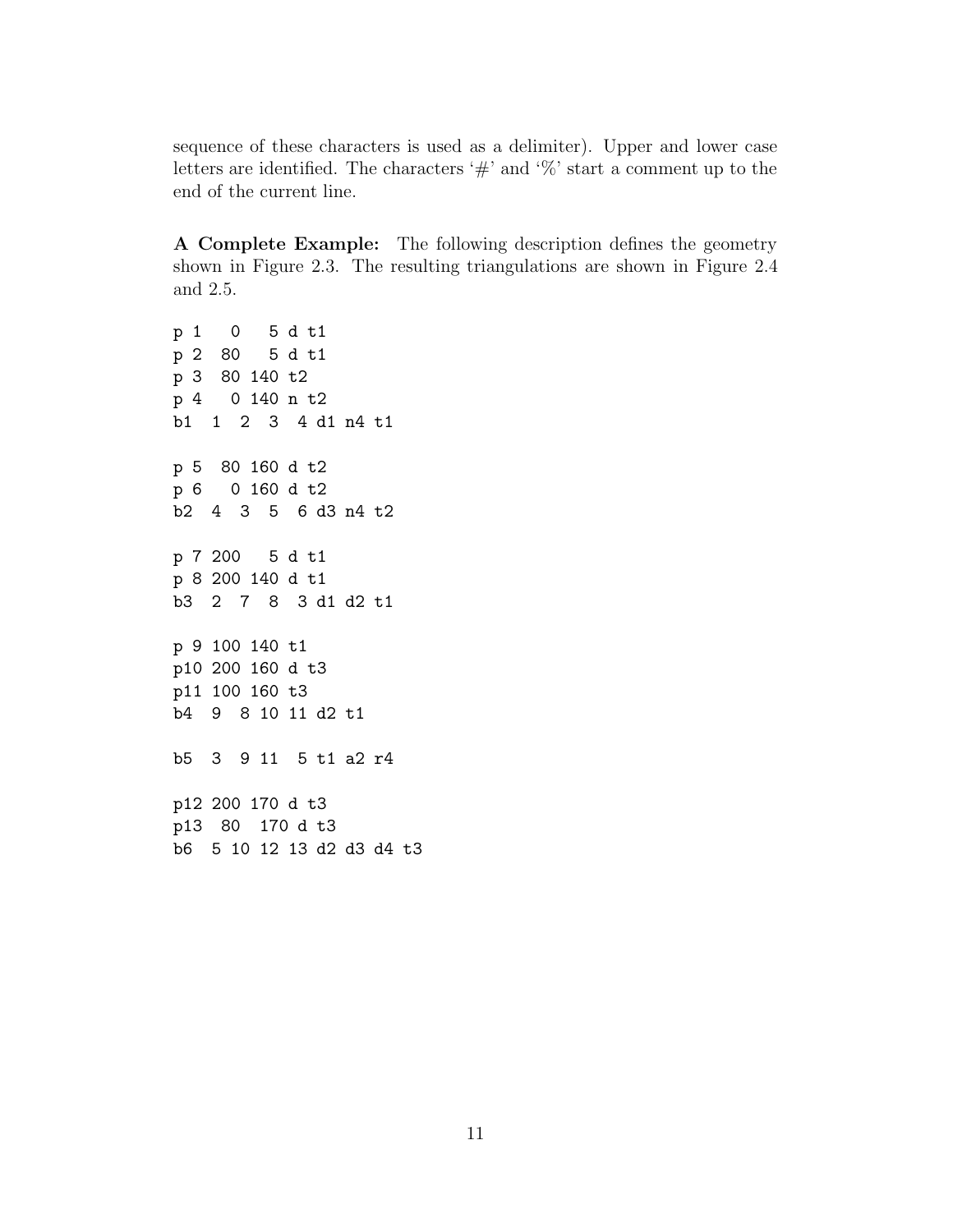

Figure 2.3: Boxes and boundaries of the example



Figure 2.4: Triangulation after resolving



Figure 2.5: Fine triangulation after resolving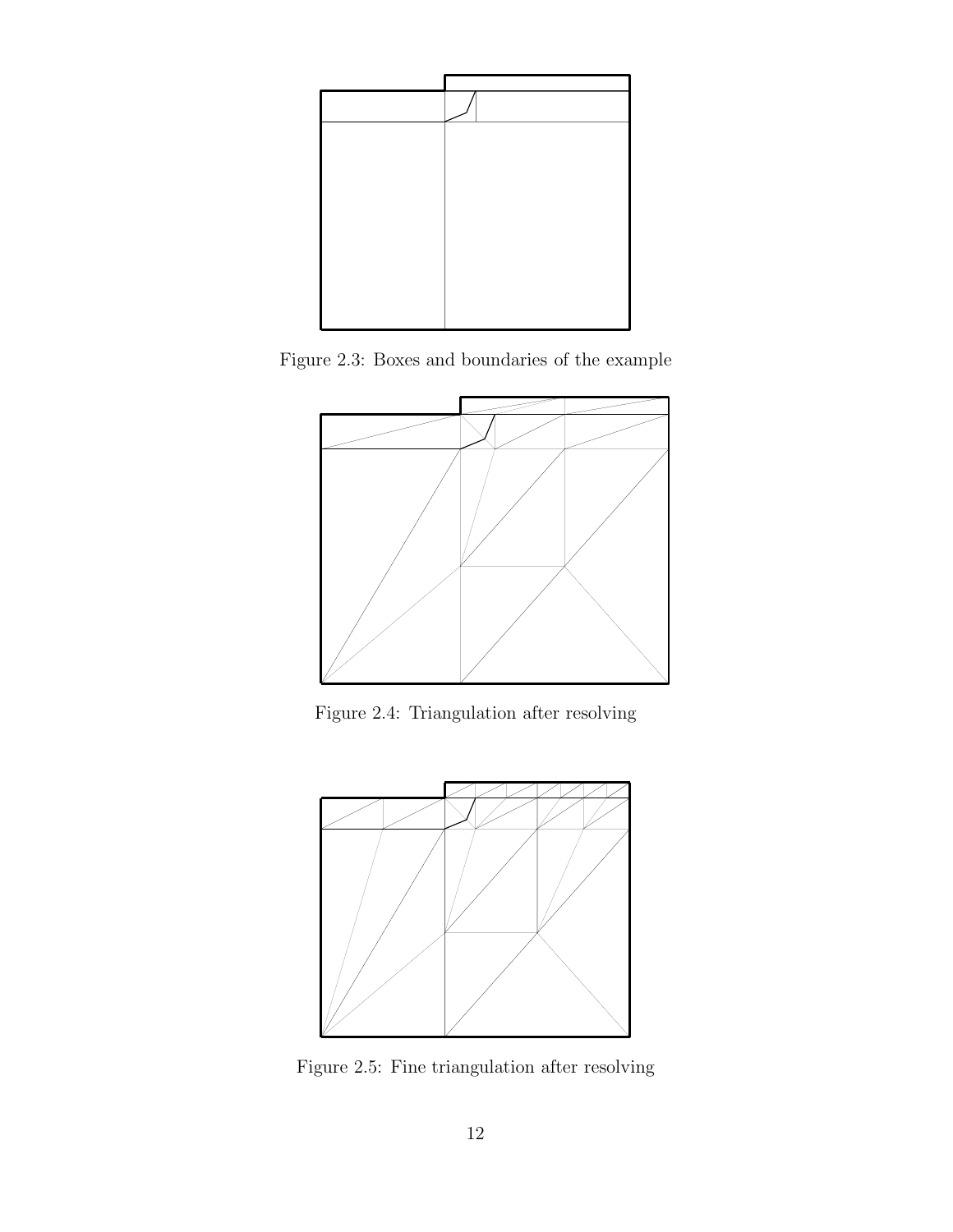### Chapter 3

### Interactive Command Language

The interactive command language of BOXES has the same basis as the one of KASKADE [8]. The syntax is straightforward, the command name is followed by parameters and values. The commands do, quit, and help are the same as in KASKADE.

#### Basic BOXES Commands

The generation of a triangulation from the domain description is controlled by the following commands.

```
\texttt{read}~\langle \text{filename} \rangle
```
 $\langle$  filename $\rangle$  or  $\langle$  filename $\rangle$ . box should contain a description of the domain as outlined in Chapter 2. It is not possible to read a second file.

 $\texttt{write}\ [\langle \text{filename} \rangle]$ 

If no  $\langle$  filename $\rangle$  is given the name of input file is taken to generate the output filename by the extension .geo. An old extension box is stripped.

#### coarse

The coarse command generates an initial triangulation. It is automatically triggered by the resolve command.

#### resolve [onestep]

The coarse triangulation is generated if it did not exist yet. Then the problem areas are resolved as described in Section 1.1 (Figure 1.9 and 1.10). The process can be done step by step with the onestep parameter.

```
refine \{ red \} blue \}
```
All triangles are refined in the "red" fashion if the red parameter is used. The blue parameter triggers "blue" refinement if the triangles with the appropriate geometrical attributes are found, i.e. the geometrical properties (acute and obtuse angles) are improved.

#### inform

The inform command just counts the points, edges, triangles, and boxes of the current triangulation and displays these values.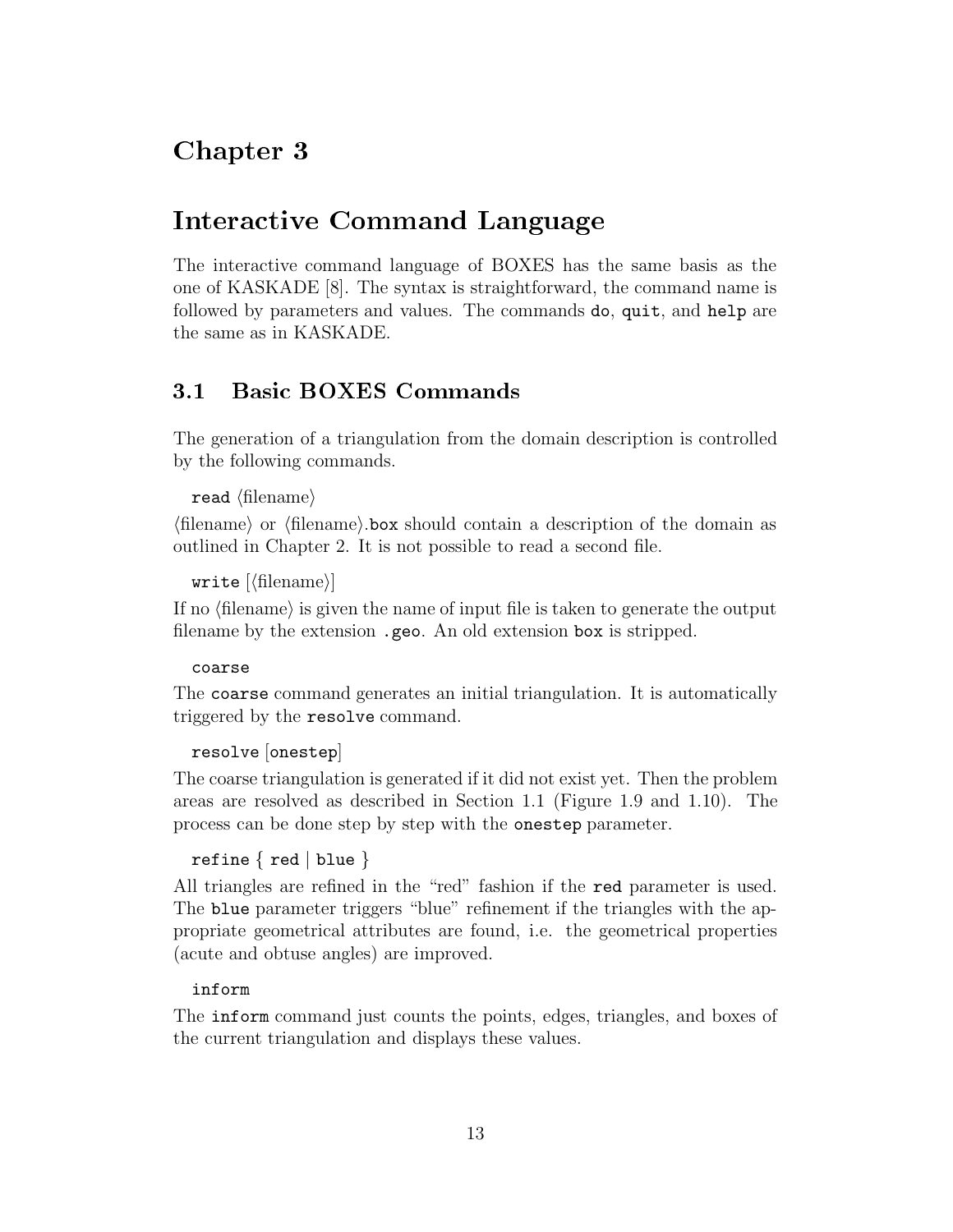#### 3.2 Graphic Commands

The graphical environment of BOXES uses one output device with the possibility of an attached second output stream. That means the graphical operations (line or text drawing, filling) are sent to two devices. The default device is a window on the screen, the attached device can be a postscript file.

#### window

The window command opens a window. It is useful if the user starts operating on the postscript device and decides later to use the screen.

```
\mathsf{ps}\, \left\{ \text{ text} \mid \text{width}\, \langle \textsf{cm} \rangle \mid \textsf{height}\, \langle \textsf{cm} \rangle \; \right\}
```
The ps command opens the postscript device or changes some attributes. The width and height parameters define the size of the output given in centimeters. The origin on the page is set to  $(0.0, 0.0)$  through the tex parameter. These files can be used as input files for TEX postscript drivers.

```
show { [index] { boxes| points| edges } | boundary | areas
| triangles | green | clear }
```
The show command displays objects of BOXES. Objects are boxes or triangles, which are shown by their surrounding lines. The index of boxes, edges, and points may be additionally requested by the index parameters. The boundary is drawn by a thicker line and the different subdomains (areas) may be displayed through different colors. The "green" closure is added by the green parameter.

The clear parameter erases the window or/and inserts a show page command in the postscript file.

**Acknowledgements** Thanks to everybody who helped.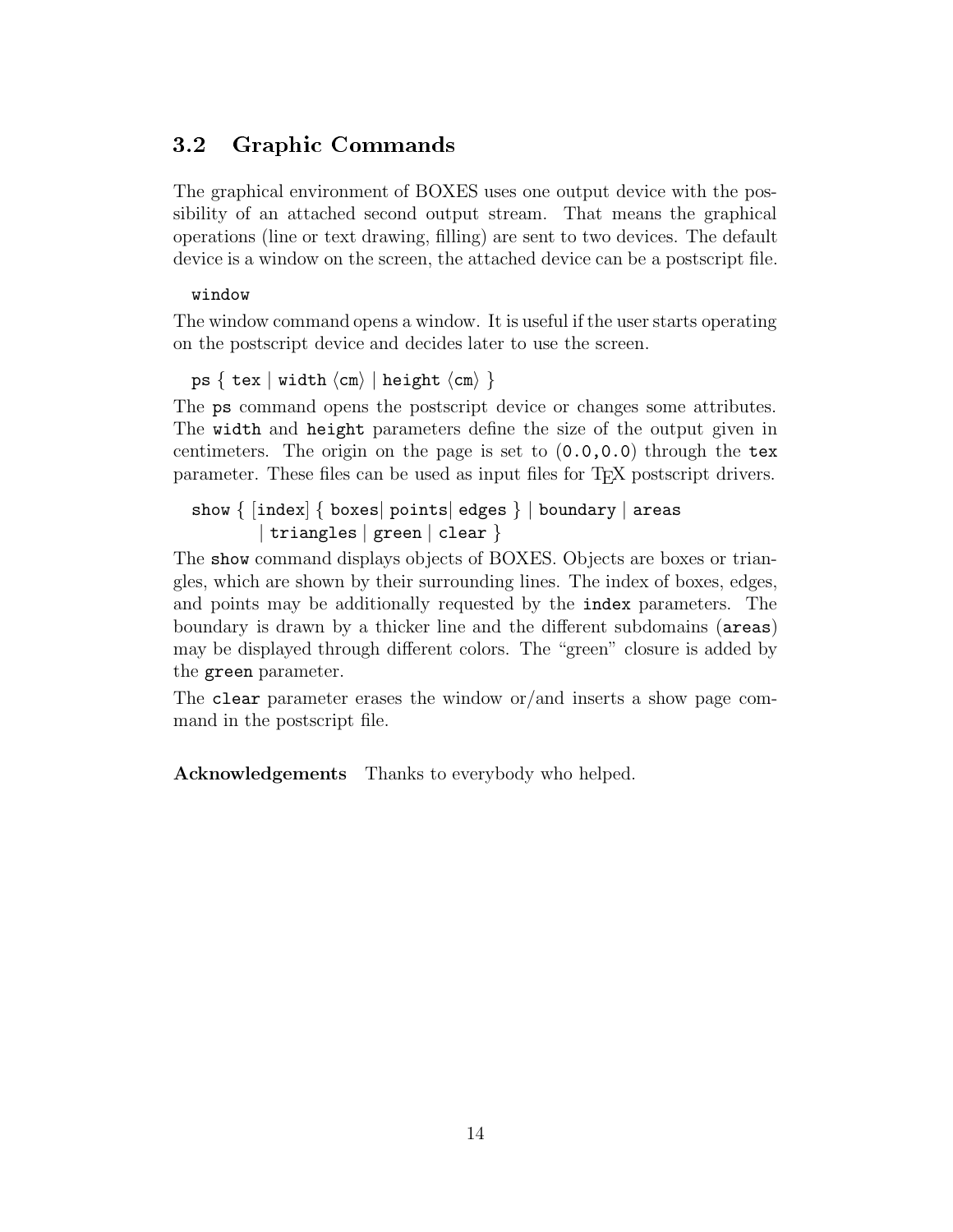### Appendix: Incompatible Triangulations

It is well–known (see  $[2, 7]$ ) that red refinement of neighboring triangles causes forced red refinement of these triangles as shown in Figures A.1 and A.2.



Figure A.1: Forced red refinement



Figure A.2: Forced red refinement

Obviously this structural refinement is a recursive process which is hoped to terminate. It is easily seen that the refinement of a certain triangle cannot cause the forced refinement of one of its sons as long as only red refinement is used. Hence the whole process stops at least after the refinement of all triangles.

The situation becomes more complicated as soon as blue refinement is used. Figure A.3 shows how blue refinement leads to the structural red refinement of one of the resulting sons causing an infinite avalanche of forced red refinements. The reason for this phenomenon is that triangles with different refinement depth may have a common edge (due to blue refinement).

The solution for this problem in KASKADE is the substitution of blue refinement by red refinement if this situation occurs. Therefore after each request for blue refinement, the forced red refinement is immediately computed to check its effects.

The same problem has to be handled in BOXES. The sequence of pictures in Figure A.4 should illustrate this situation. Similar problem arise if we use our technique of resolving degenerately parted edges without using blue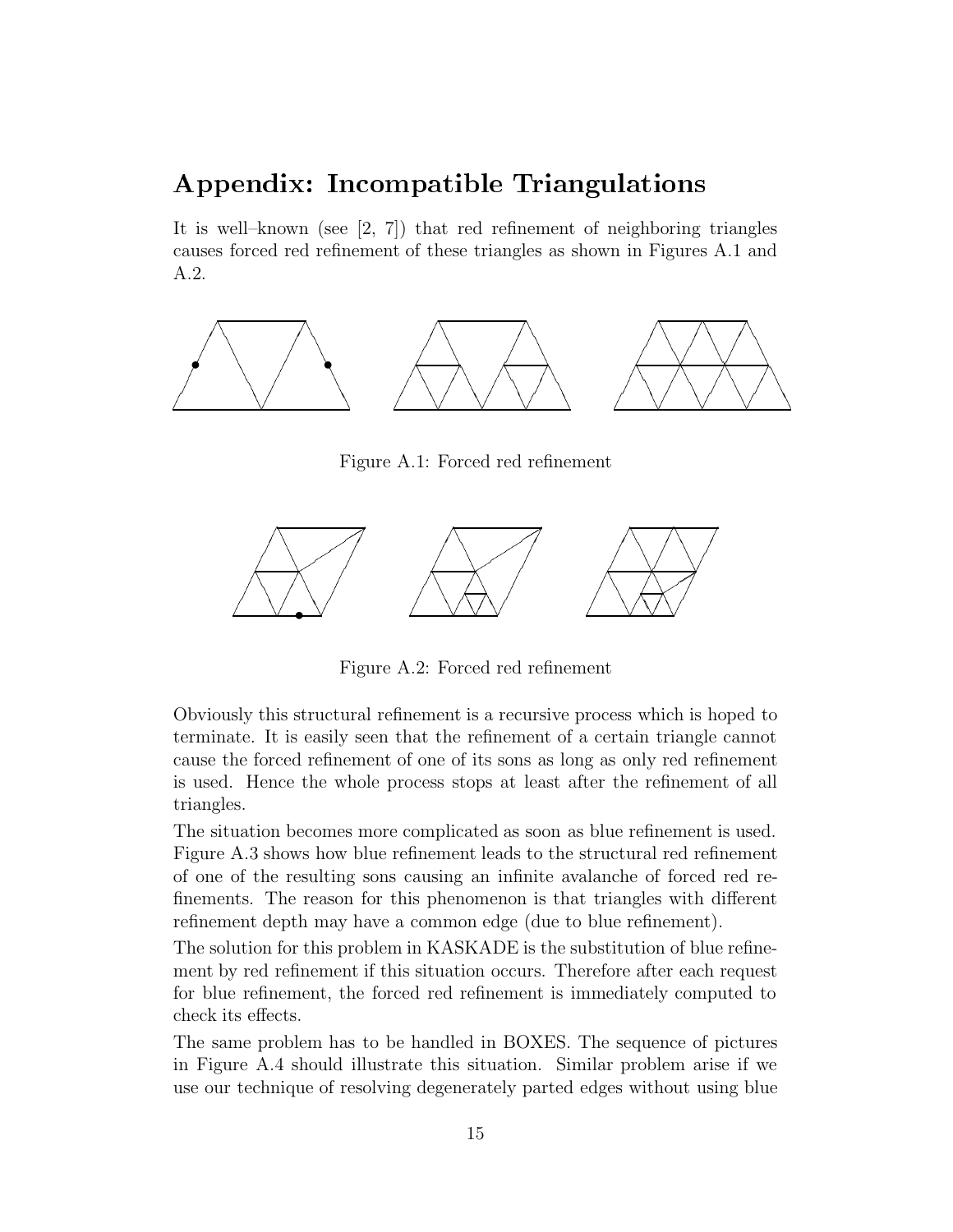Figure A.3: Blue refinement causing endless forced red refinement

refinement, see Figure A.5. Note the small and the thin box on top of the big box. They are revealed only at higher magnifications. The reason for infinite forced refinement is the same as in the case above: forced red refinement around a point.

Obviously the problems occurring in Figures A.4 and A.5 can be settled using forced blue refinement where it is possible and geometrically desirable. Supported by computational experiments we conjecture that infinite loops are prevented in this way as long as rectangular initial boxes are used. In the case of arbitrary quadrangles this strategy fails as follows from a simple extension of the above example (Figure A.3).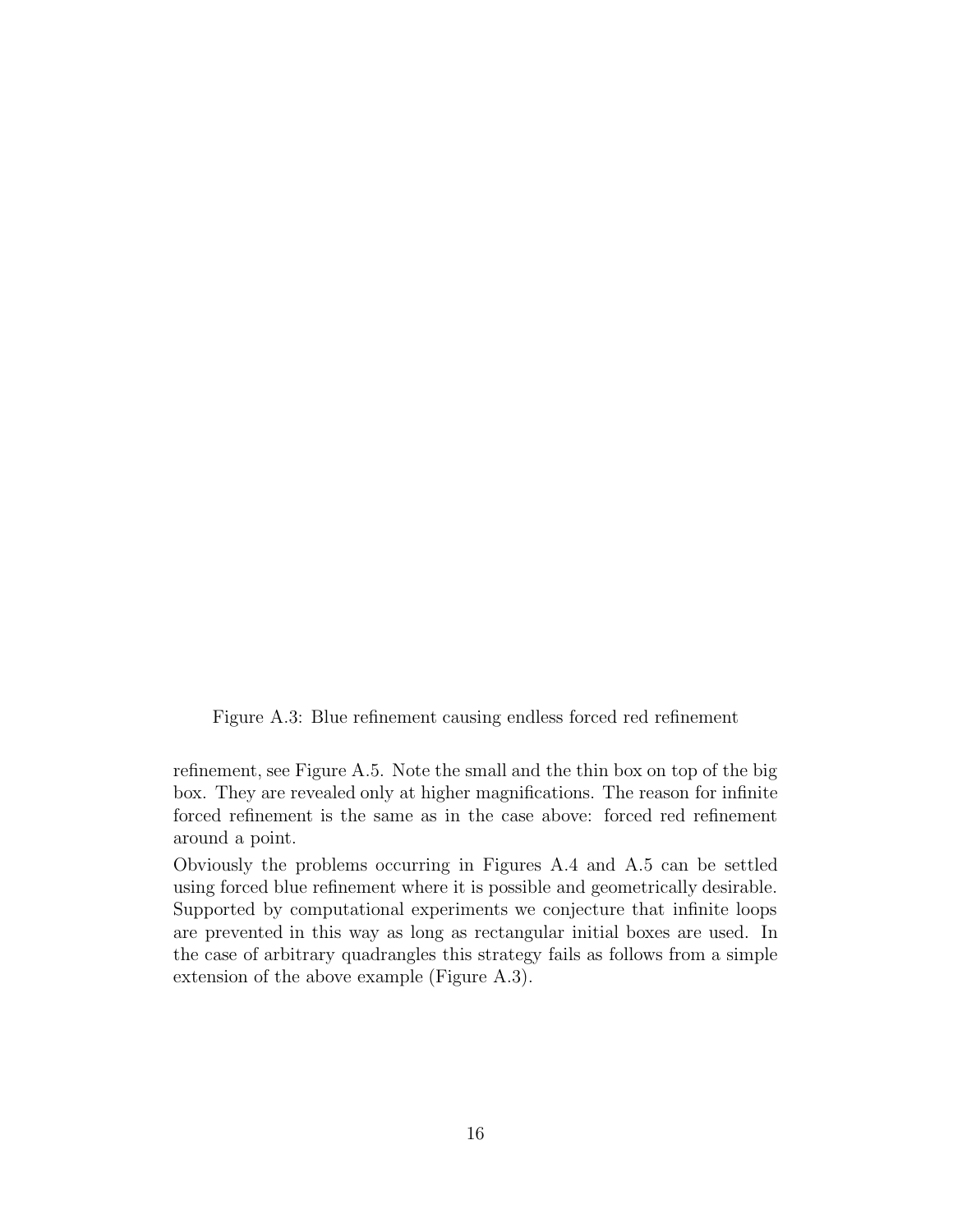Initial triangulation:

after the first blue refinement:

 $\angle$ 

 $\angle$ 

 $\sqrt{2}$ 

after the second blue refinement:

and the forced red refinement:

after the third blue refinements:

 $\sqrt{2}$ 

and the forced red refinements (magnified twice):

after the fourth blue + forced red refinement (magnified twice):

after the fifth blue  $+$  forced red refinement (magnified fourfold):



after the sixth blue refinement (magnified fourfold):



forced red refinement will lead to the catastrophe

Figure A.4: The dangers of blue refinement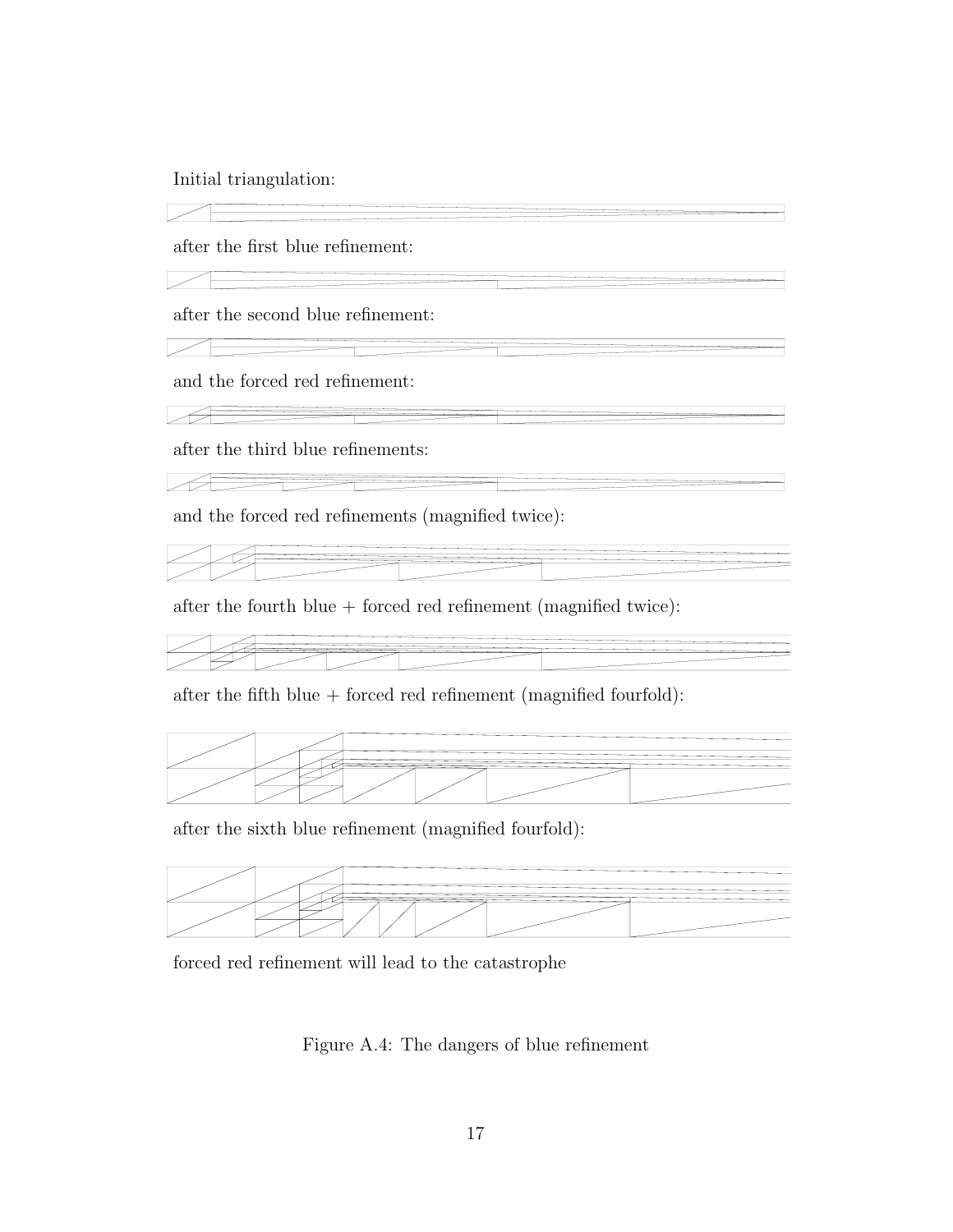

Figure A.5: The dangers of BOXES resolving techniques